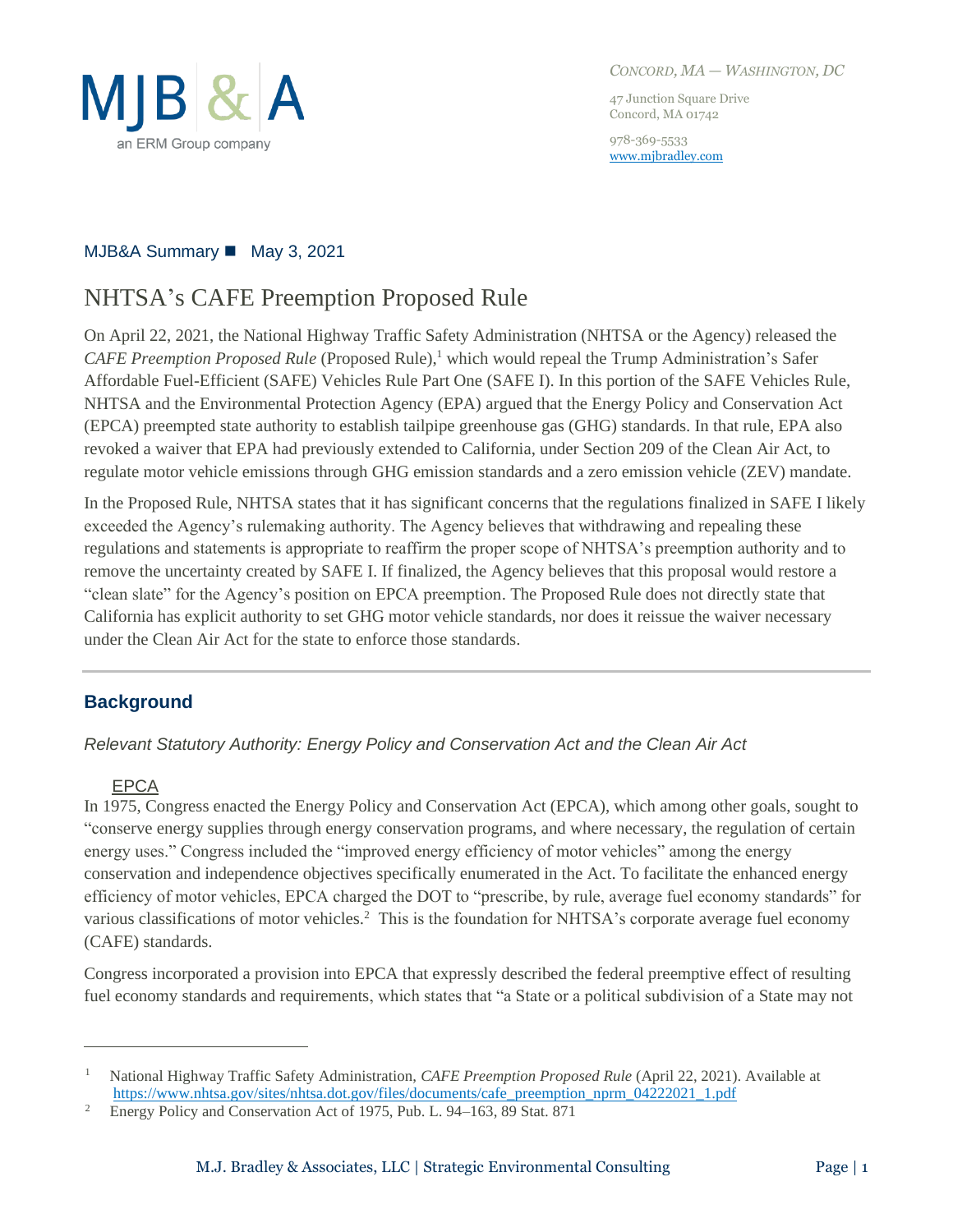

adopt or enforce a law or regulation related to fuel economy standards or average fuel economy standards for automobiles covered by an average fuel economy standard under this chapter."

#### Clean Air Act

Section 209 of the Clean Air Act (CAA) prohibits any "state or any political division thereof" from implementing emission standards for new vehicles. However, it requires EPA to waive this restriction for "any state which has adopted standards…prior to March 30, 1966"—i.e., California. Section 209(b) explains that EPA "shall" waive this restriction if California determines that its standards will be, in aggregate, at least as protective of public health and welfare as the federal standards.<sup>3</sup> EPA must grant the waiver unless it establishes that any of three specific conditions are met.<sup>4</sup>

In July 2009, EPA granted a waiver of Clean Air Act preemption for California's Advanced Clean Cars program, which included GHG emissions standards for motor vehicles beginning with the 2009 model year as well as a zero emissions vehicle (ZEV) mandate.<sup>5</sup> As of the publication of the Proposed Rule, fourteen additional states and the District of Columbia have adopted California's more stringent standards.<sup>6</sup>

#### *SAFE Rule, Part I*

On September 19, 2019, EPA and NHTSA jointly issued the final SAFE Vehicle Rule Part One: One National Program (SAFE I).<sup>7</sup> SAFE I included two actions: 1) finalization of new regulatory text under EPCA that states any regulation by a state or local government that regulates tailpipe carbon dioxide emissions from automobiles or automobile fuel economy is expressly and impliedly preempted, and 2) withdrawal of the waiver for California's Advanced Clean Cars program. SAFE I included new regulatory language pursuant to EPCA that: (i) "a law or regulation of a State or political subdivision of a State having the direct or substantial effect of regulating or prohibiting tailpipe carbon dioxide emissions from automobile or automobile fuel economy is a law or regulation related to fuel economy standards and expressly preempted"; and (ii) any such law or regulation is "impliedly preempted." NHTSA argues that under EPCA, only NHTSA can regulate fuel economy standards and there are no circumstances under which states can adopt or enforce "identical or equivalent" standards.

Following the promulgation of the SAFE I Rule, the actions of both NHTSA and EPA were challenged by a number of petitioners in both the United States Court of Appeals for the District of Columbia Circuit (D.C. Circuit) and the United States District Court for the District of Columbia.

On his first day in office, President Biden signed Executive Order 13990, "Protecting Public Health and the Environment and Restoring Science To Tackle the Climate Crisis," which, among other actions, directed DOT and NHTSA to immediately review and consider suspending, revising, or rescinding the SAFE I Rule by April 2021.

<sup>3</sup> Clean Air Act of 1967, Pub. L. 90–148, 81 Stat. 501

<sup>4</sup> For additional information, see MJB&A's Issue Brief, "California's Light-Duty Vehicle Emissions Standards: The Clean Air Act Waiver, Standards History, and Current Status" (April 2017), at [https://mjbradley.com/sites/default/files/MJB%26A\\_IssueBrief\\_CA%20Vehicle%20Emissions%20Waiver\\_2017-04-](https://mjbradley.com/sites/default/files/MJB%26A_IssueBrief_CA%20Vehicle%20Emissions%20Waiver_2017-04-25.pdf) [25.pdf](https://mjbradley.com/sites/default/files/MJB%26A_IssueBrief_CA%20Vehicle%20Emissions%20Waiver_2017-04-25.pdf)

<sup>5</sup> 74 Fed. Reg. 32761 (July 8, 2009)<https://www.gpo.gov/fdsys/pkg/FR-2009-07-08/pdf/E9-15943.pdf>

<sup>6</sup> These include Colorado, Connecticut, Delaware, Maine, Massachusetts, New Jersey, New York, Maryland, Oregon, Pennsylvania, Rhode Island, Vermont, Virginia, and Washington.

<sup>7</sup> For additional information, see MJB&A's "EPA and NHTSA Withdrawal of California Advanced Clean Cars Program Waiver Under Clean Air Act" summary a[t https://www.mjbradley.com/sites/default/files/MJBA-Summary\\_Final-SAFE-](https://www.mjbradley.com/sites/default/files/MJBA-Summary_Final-SAFE-Rule-Part-One_2019-09-22.pdf)[Rule-Part-One\\_2019-09-22.pdf.](https://www.mjbradley.com/sites/default/files/MJBA-Summary_Final-SAFE-Rule-Part-One_2019-09-22.pdf)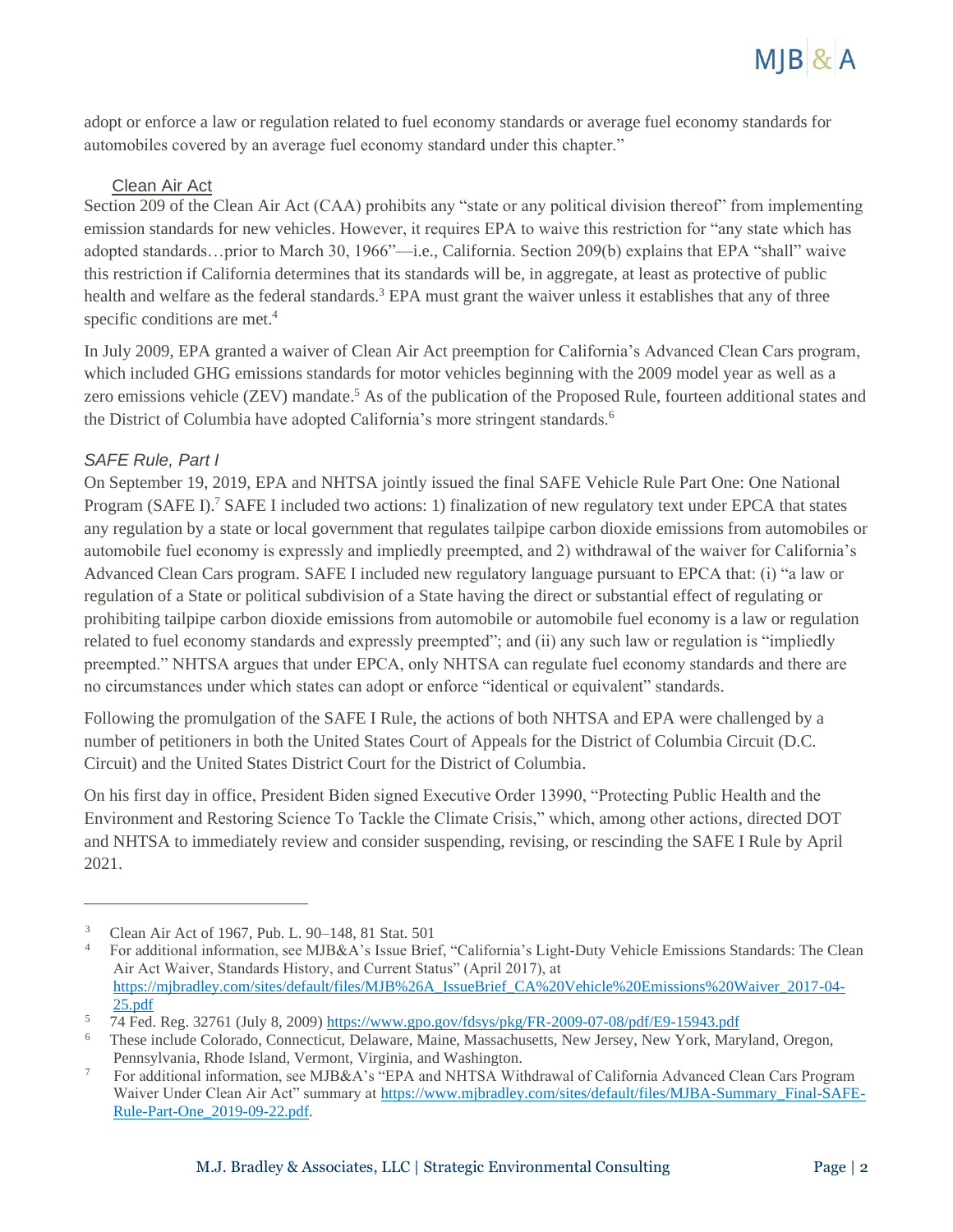

## **Summary of the CAFE Preemption Proposed Rule**

In the Proposed Rule, NHTSA proposes to take two primary actions: repealing the regulations in the SAFE I Rule and repealing the preemption interpretations contained in the preamble and other text of the SAFE I Rule. NHTSA does not take action directly regarding California's Advanced Clean Cars program.

#### *Proposed Repeal of Regulations*

After a comprehensive reconsideration of the SAFE I Rule, NHTSA now has "substantial doubts" about whether Congress provided the Agency with the authority necessary to engage in legislative rulemaking to define the scope of preemption under EPCA. NHTSA "tentatively believes" that the SAFE I Rule, which codified additional binding standards for express EPCA preemption, "represented an additional act of express preemption beyond the self-contained language of [EPCA]." NHTSA's tentative conclusion is that "Congress does not appear to have granted NHTSA such authority, and that in light of this doubt, the Agency should not have issued such regulations in the first instance." If Congress had intended to give NHTSA such direct regulatory authority over EPCA preemption, NHTSA states, "it would have done so explicitly." Instead, EPCA does not appear to expressly provide the authority to DOT or NHTSA to promulgate legislative rules implementing or defining the scope of the statute's preemption.

Consequently, NHTSA proposes to conclude that it "likely overstepped its authority in issuing binding legislative rules on preemption." NHTSA is now of the view that the SAFE I Rule "rests upon an infirm foundation" and should be repealed. Therefore, NHTSA proposes to repeal each of these provisions in full.<sup>8</sup> This is to "ensure that its actions are unquestionably within the legally permissible boundaries of the Agency's authority." NHTSA also notes that repealing these rules would "restore the Agency's previous practice, in which NHTSA did not codify interpretations of EPCA preemption in regulations." NHTSA seeks comment on this tentative determination.

#### *Proposed Repeal of Interpretative Text*

In addition to the proposed repeals of the codified provisions promulgated in the SAFE I Rule, NHTSA also proposes to rescind the accompanying substantive analysis in the Preambles of the Proposed and Final SAFE I Rules—including positions on California's GHG and ZEV programs under the Advanced Clean Cars program. "To be abundantly clear," NHTSA proposes to explicitly repeal any interpretative positions regarding EPCA preemption that may be contained within the Preambles of the SAFE I notice of proposed rulemaking and final rule regardless of whether they are linked to the codified text. This includes any views on whether particular state motor vehicle GHG emissions programs or ZEV mandates conflict with or "relate to" CAFE standards or are otherwise preempted by EPCA.

NHTSA states that the SAFE I Rule included a "lack of clarity" and "often blurred the line between when the Agency was attempting to merely articulate views on preemption under [EPCA], which were merely advisory, and when NHTSA sought to categorically forbid state action through federal preemption." Furthermore, NHTSA writes in the Proposed Rule that it is concerned that the "categorical preemption views announced in the SAFE I Rule were insufficiently tailored to account for…federalism interests because they label an entire segment of state

<sup>8</sup> NHSTA also writes, however, that repealing the regulations and positions announced in the SAFE I Rule remains appropriate even if NHTSA possessed the authority for the rulemaking. It writes that, upon reconsideration, even if it could do so lawfully, NHTSA no longer deems it necessary to speak with the force and effect of law on matters of EPCA preemption.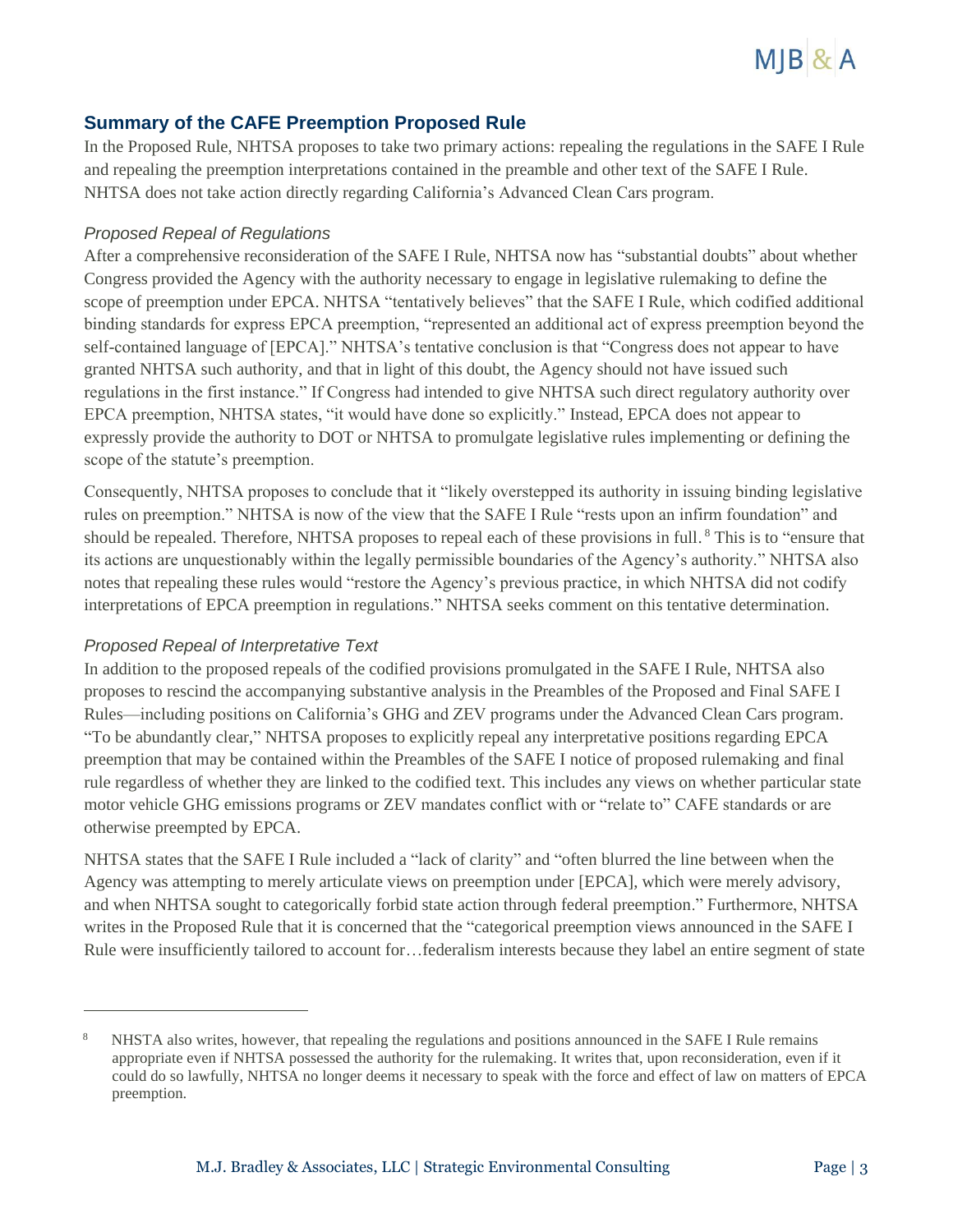

and local regulation as preempted, irrespective of the precise contours of any particular programs, regulations, or technological developments that may arise."

Repealing all aspects of the SAFE I Rule "will restore the Agency to a clean slate to appropriately exercise its interpretative discretion on matters of EPCA preemption." NHTSA believes that a clean slate would more appropriately enable a particularized consideration of how the specifics of state programs may "relate to" fuel economy standards under EPCA. It also believes this will encourage "states and political subdivisions to more freely devise programs that can potentially coexist with [EPCA]."

#### *Treatment of California's Advanced Clean Cars Program*

NHTSA notes that when an agency determines that its past action transcends the legally permissible scope, the agency is "obliged to realign its regulatory activities to its properly authorized scope posthaste." In this case, a repeal is the fastest way to do so. Reassessing the scope of preemption under EPCA and announcing new interpretative views entails a more substantive inquiry that would necessitate "additional consideration and deliberation." While NHTSA may decide to undertake such a deliberation in the future, the Agency's "imminent concern is realigning its regulatory statements to their legally proper scope and removing the uncertainty caused by the SAFE I rule." Accordingly, at this time, the Agency is not proposing to replace any such interpretations with further views on the relationship between state motor vehicle GHG emissions programs or ZEV mandates and EPCA preemption.

Additionally, this proposed rule is being issued only by NHTSA. As such, to the extent EPA subsequently undertakes an action to reconsider the revocation of California's Section 209 waiver, such action would occur through a separate, independent proceeding.

#### **Next Steps**

Comments on the Proposed Rule will be due 30 days after it is published in the Federal Register.

NHTSA clarified that the Proposed Rule is being issued by the agency independently and any action EPA subsequently undertakes to reconsider the revocation of California's Section 209 waiver would occur through a separate, independent proceeding. Additionally, NHTSA may "reassess[] the scope of preemption under EPCA and announc[e] new interpretative views" in the future.